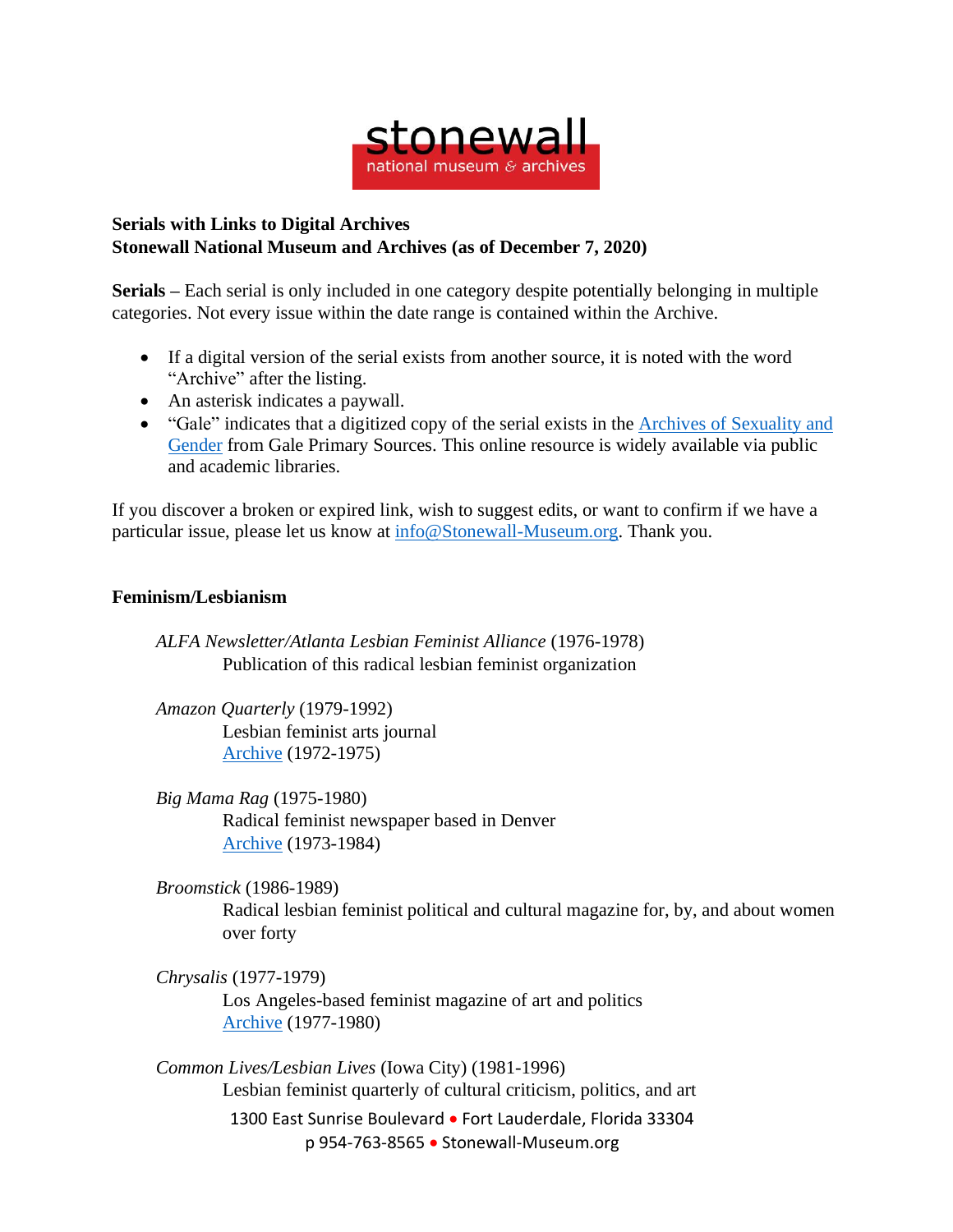[Archive](https://voices.revealdigital.org/?a=cl&cl=CL1&sp=ICDEABE&ai=1&) (1981-1996)

*Deneuve/Curve* (San Francisco) (1991-2017) Lesbian lifestyle and news magazine

*Dinah* (1976-1990)

Newsletter and cultural journal published by the Cincinnati-based Lesbian Activist Bureau

*Feminary* (1979-1983) Southern lesbian feminist journal

*Feminist Bookstore News* (1988-1991) Newsletter for feminist bookstores, printers, and publishers [Archive](https://voices.revealdigital.org/?a=cl&cl=CL1&sp=BABJGEEA&ai=1&e=-------en-20--1--txt-txIN---------------1) (1983-2000)

*Fountain* (1997-1998) Women's alternative lifestyle magazine, based in South Florida

*The Furies* (1972-1973)

Lesbian separatist newspaper run by the Furies Collective in Washington, D.C. [Archive](https://voices.revealdigital.org/cgi-bin/independentvoices?a=cl&cl=CL1&sp=CDDEJEE&ai=1&e=-------en-20--1--txt-txIN---------------1) (1972-1973)

*Girlfriends* (San Francisco) (1994-2006) Lesbian lifestyle and news magazine

## *Golden Threads* (2007-2017)

Publication of a networking group of older lesbians seeking to build community among the elderly

*Heresies* (1977-1987) Feminist publication on art and politics [Archive](https://voices.revealdigital.org/?a=cl&cl=CL1&sp=CJBHGII&ai=1&e=-------en-20--1--txt-txIN---------------1) (1977-1993)

*Hot Wire* (1985-1993) Journal of women's music and culture [Archive](http://www.hotwirejournal.com/hwmag.html) (1984-1994)

- *Hypatia* (1987-1991) Journal of feminist philosophy [Archive](https://www.cambridge.org/core/journals/hypatia/all-issues) (1986 to present) \*
- *IKON* (1987-1990)

Magazine of cultural criticism and art, with an emphasis on women's issues

1300 East Sunrise Boulevard • Fort Lauderdale, Florida 33304 p 954-763-8565 • Stonewall-Museum.org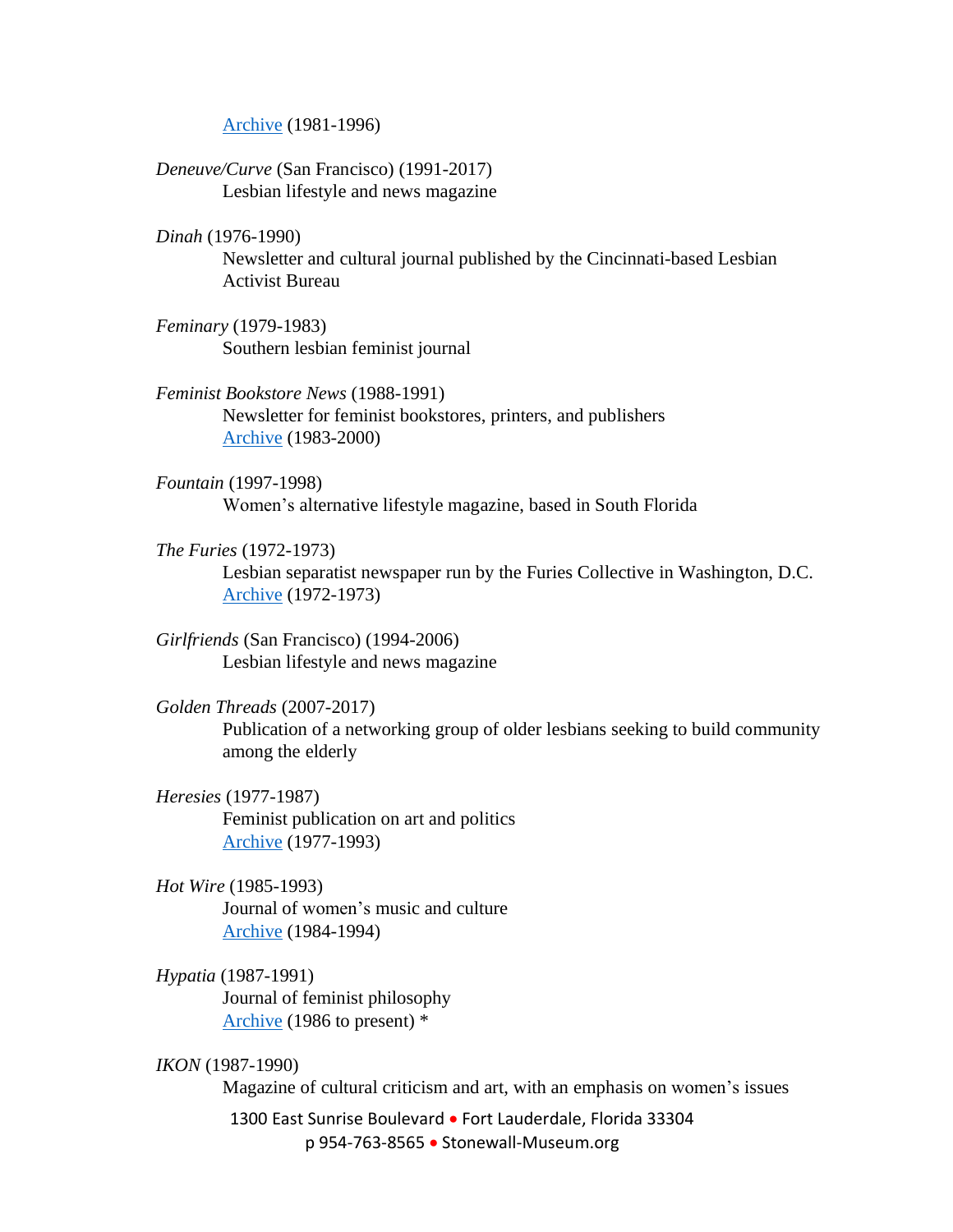[Archive](https://voices.revealdigital.org/?a=cl&cl=CL1&sp=BDEGAECD&ai=1&e=-------en-20--1--txt-txIN---------------1) (1967-1992)

- *The InformHer* (1988-1997) Newsletter of the Friday Night Womyn's Group in Miami
- *Lavender Women* (1973-1976) Chicago-based lesbian newspaper with a focus on politics and culture [Archive](https://voices.revealdigital.org/?a=cl&cl=CL1&sp=CIIJGIFA&ai=1&e=-------en-20--1--txt-txIN---------------1) (1971-1976)
- *Lesbian Connection* (East Lansing, MI) (1974-1996) Lesbian feminist newsletter published by the Ambitious Amazons [Archive](https://voices.revealdigital.org/?a=cl&cl=CL1&sp=BAHDEACD&ai=1&e=-------en-20--1--txt-txIN---------------1) (1974-1989)

*Lesbian Tide* (Los Angeles, CA) (1972-1980) National lesbian feminist newsletter and periodical [Archive](https://voices.revealdigital.org/cgi-bin/independentvoices?a=cl&cl=CL1&sp=DBDHFED&ai=1&e=-------en-20--1--txt-txIN---------------1) (1971-1974) [Archive](https://voices.revealdigital.org/cgi-bin/independentvoices?a=cl&cl=CL1&sp=EFGABGF&ai=1&e=-------en-20--1--txt-txIN---------------1) (1974) [Archive](https://voices.revealdigital.org/?a=cl&cl=CL1&sp=EFGABHD&ai=1&e=-------en-20--1--txt-txIN---------------1) (1974-1980)

- *Lesbian News* (1986-2014) Lesbian lifestyle, culture, and politics magazine
- *Maize: A Lesbian Country Magazine* (1995-1999) Articles, interviews, and illustrations by and for "lesbians on the land" [Archive](http://www.lesbianpoetryarchive.org/sites/default/files/MaizeNumber49Spring1996.pdf) (1996)
- *Off Our Backs* (Washington, DC) (1976-2005) Radical feminist news journal [Archive](https://voices.revealdigital.org/?a=cl&cl=CL1&sp=BADICEB&ai=1&) (1970-1976) [Archive](https://www.jstor.org/journal/offourbacks) (1970-2008) \*
- *On Our Backs* (San Francisco, CA) (1985-2001) Lesbian feminist magazine of art and erotica [More](https://susiebright.blogs.com/history_of_oob.pdf)
- *She Magazine* (Fort Lauderdale, FL) (1999-2003) Lifestyle and news magazine for lesbians in Florida
- *Sojourner* (Cambridge, MA) (1975-2002) New England's women's journal of news, opinions, and the arts [Archive](https://voices.revealdigital.org/?a=cl&cl=CL1&sp=EGFGCHH&ai=1&e=-------en-20--1--txt-txIN---------------1) (1975-1998)
- *Women's Review of Books* (Wellesley College, Wellesley, MA) (1986-2007) Feminist review of scholarship and literature

1300 East Sunrise Boulevard • Fort Lauderdale, Florida 33304 p 954-763-8565 • Stonewall-Museum.org